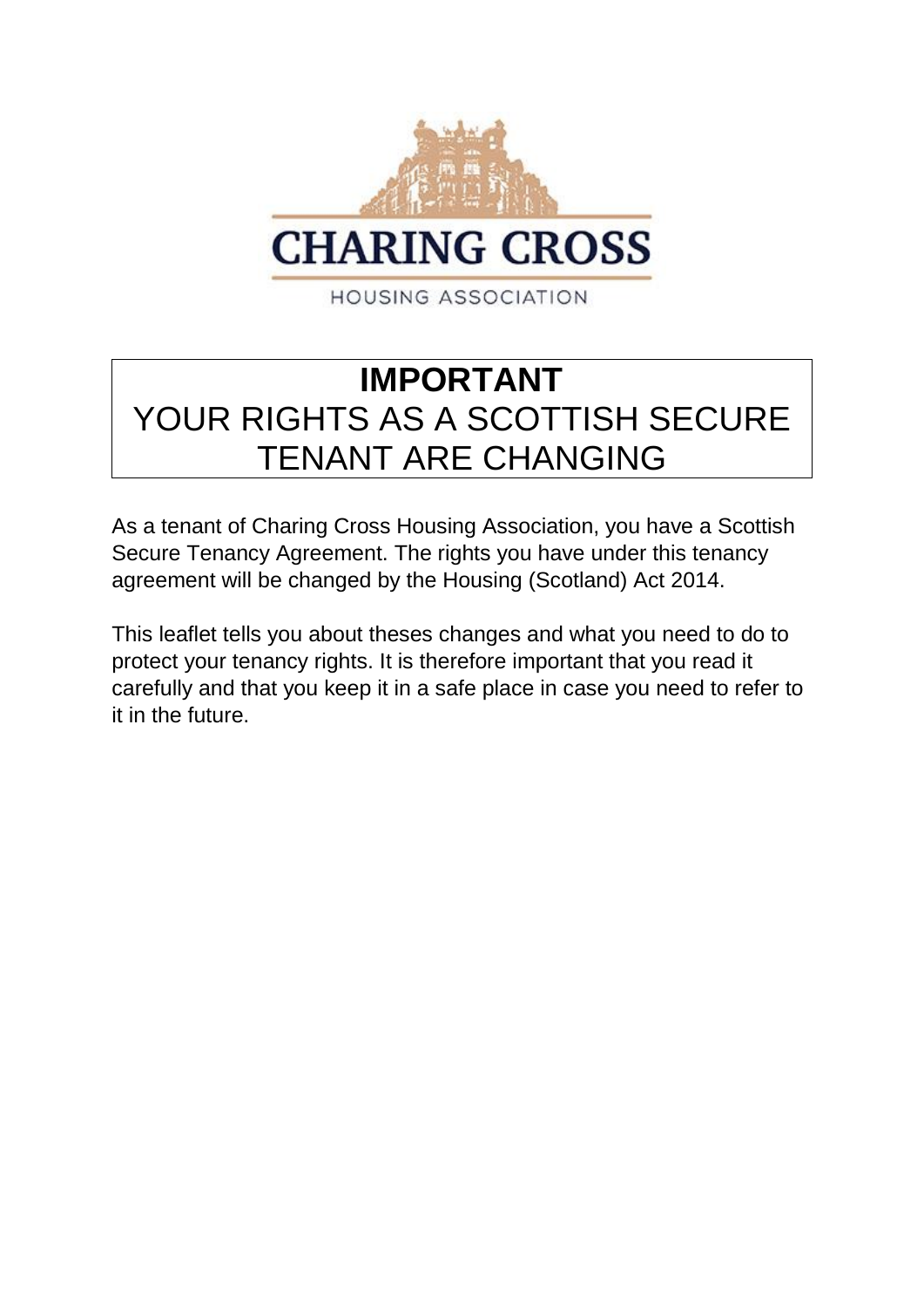## **CHANGES COMING INTO EFFECT FROM 1ST MAY 2019**

#### **ENDING A SCOTTISH SECURE TENANCY AGREEMENT BY COURT ORDER**

**Committing serious antisocial behaviour or certain crimes are a breach of your tenancy agreement and can lead to your eviction.**

\_\_\_\_\_\_\_\_\_\_\_\_\_\_\_\_\_\_\_\_\_\_\_\_\_\_\_\_\_\_\_\_\_\_\_\_\_\_\_\_\_\_\_\_\_\_\_\_\_\_\_\_\_\_\_\_\_\_\_\_\_\_\_\_\_\_\_

If you or anyone living in the house as part pf your household or anyone visiting you are convicted of using the house or allowing it to be used for immoral or illegal purposes, or of an offence punishable by imprisonment committed in or in the locality of the property, we can take action to get a court order to evict you from your home.

Before we start the court action for eviction, we will serve a Notice of Proceedings on you giving notice that legal action may be instigated.

Under the Housing (Scotland) Act 2014 getting an eviction will be easier by removing the need for the Court to consider whether it is "reasonable" to make an order for eviction where we are using this ground for eviction.

The court will be required to grant the eviction order if we have served the Notice of Proceedings within twelve months of the date of the conviction (or within twelve months of the conclusion of an unsuccessful appeal against the conviction)

#### **ADAPTED PROPERTIES**

**Some of our properties have been specially adapted to meet the specific needs of a tenant or a member of their household. In some cases, the person the adaptations were made for either moves to a different house, moves into care or sadly dies.**

\_\_\_\_\_\_\_\_\_\_\_\_\_\_\_\_\_\_\_\_\_\_\_\_\_\_\_\_\_\_\_\_\_\_\_\_\_\_\_\_\_\_\_\_\_\_\_\_\_\_\_\_\_\_\_\_\_\_\_\_\_\_\_\_\_\_\_

From 1 May 2019, we will be able to apply to the Court to recover the property if it is not being occupied by anyone who needs the adaptations.

BUT it is important to note that we would:

- $\triangleright$  Only do this if we need the property for someone who needs the adaptations.
- $\triangleright$  Give you notice before applying to the court to do this
- $\triangleright$  Offer you suitable alternative accommodation.

Also, you have the right to ask the Court to consider whether our actions were reasonable and challenge the suitability of the alternative accommodation.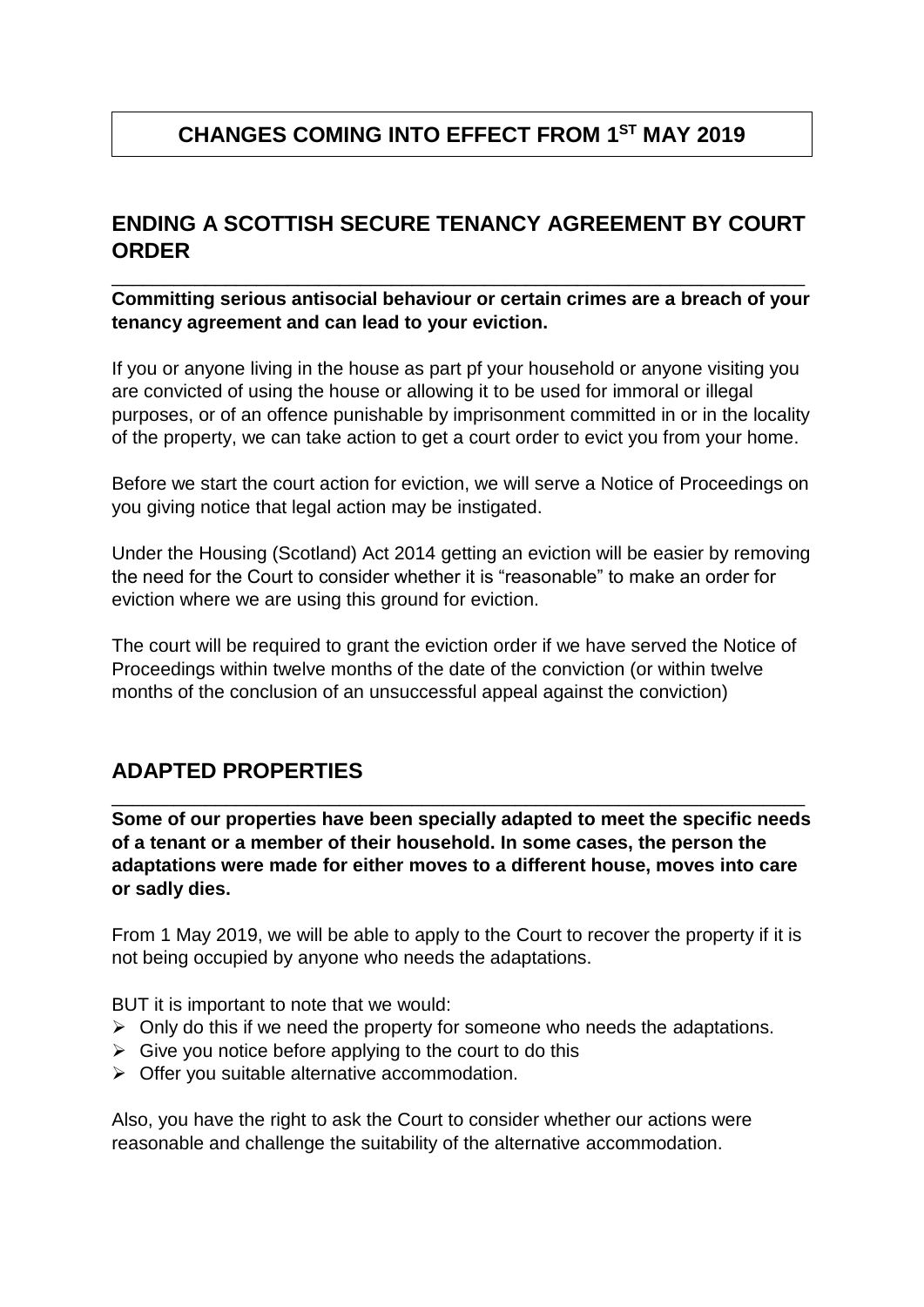## **CONVERSION TO A SHORT SCOTTISH SECURE TENANCY FOR ANTISOCIAL BEHAVIOUR**

**In certain circumstances, we can change your tenancy agreement to a different type of tenancy agreement called a Short Scottish Secure Tenancy (SSST) agreement, which gives you fewer rights and less protection from eviction than a Scottish Secure Tenancy (SST).**

\_\_\_\_\_\_\_\_\_\_\_\_\_\_\_\_\_\_\_\_\_\_\_\_\_\_\_\_\_\_\_\_\_\_\_\_\_\_\_\_\_\_\_\_\_\_\_\_\_\_\_\_\_\_\_\_\_

From 1 May 2019, these circumstances will now include any situation where a tenant or someone living with the tenant has acted in an antisocial manner in or around the property.

If we choose to convert your tenancy we will serve a Notice on you which will detail the actions of the person who has behaved in an antisocial manner and our reasons for converting the tenancy. You will have the right to appeal the conversion to the Sheriff Court.

#### **CHANGES COMING INTO EFFECT FROM 1ST NOVEMBER 2019**

#### **CHANGES TO YOUR HOUSEHOLD & TENANCY RIGHTS**

**Under your current tenancy agreement here are a number of changes to your tenancy.**

\_\_\_\_\_\_\_\_\_\_\_\_\_\_\_\_\_\_\_\_\_\_\_\_\_\_\_\_\_\_\_\_\_\_\_\_\_\_\_\_\_\_\_\_\_\_\_\_\_\_\_\_\_\_\_\_\_

From 1 November 2019, new rules mean that there will be a 12-month qualifying period before you can apply for permission to make any substantial changes to your tenancy. **This 12-month qualifying period only begins on the day we receive written notification from you of any changes**.

To protect your tenancy rights, it is important that you let us know **in writing**, by no later than 1 November 2018, of changes that have already happened. It is also very important that you tell us immediately of any change which occurs after 1 November 2018.

This is particularly important if someone has given up their own home to move in with you to care for you.

If you let us know after 1 November 2018, the 12-month qualifying period will begin on the day you let us know.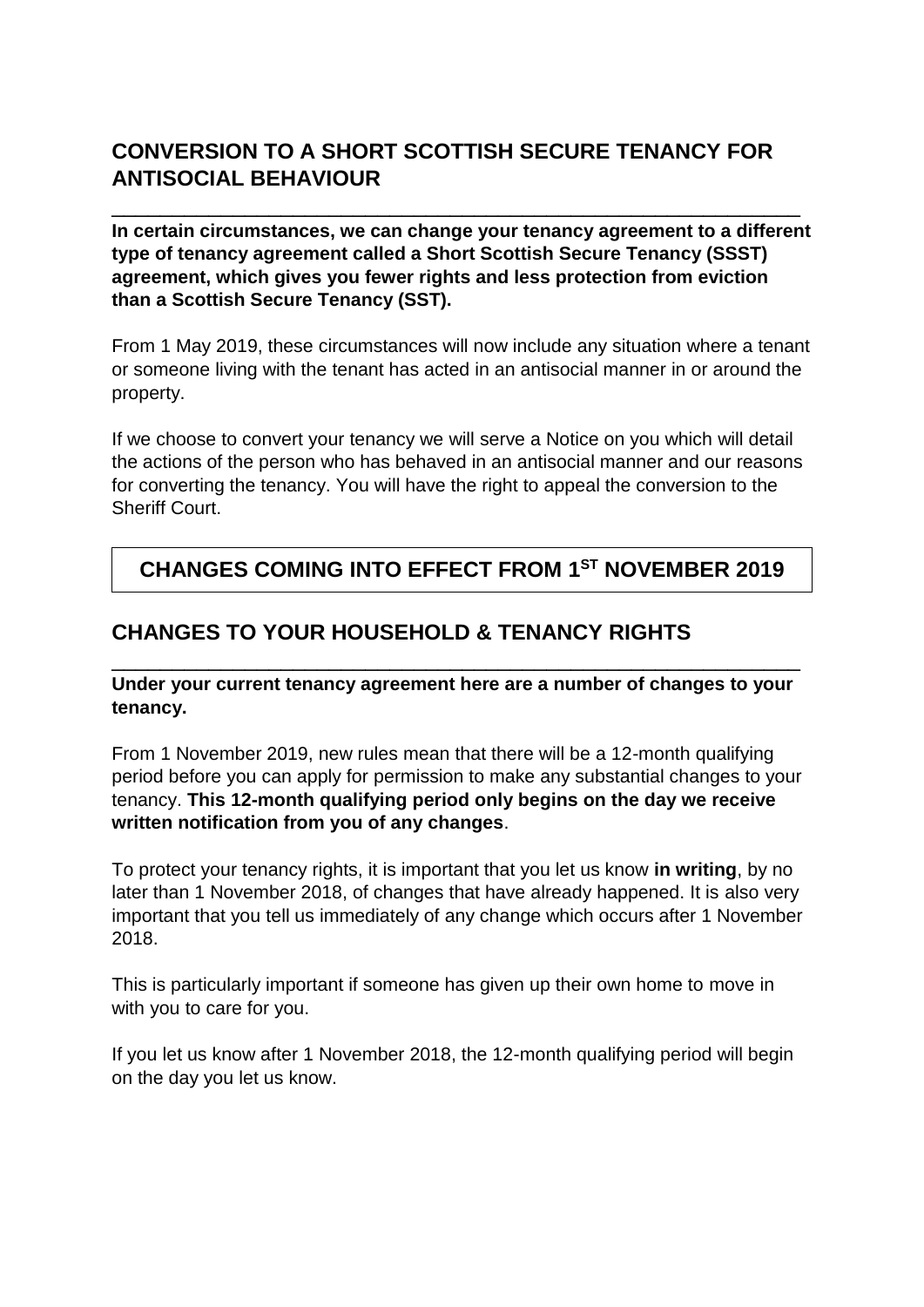For example:

If you notify us in writing on the 5 November 2018, the 12-month qualifying period will end on the 5 November 2019.

If you notify us in writing on 5 April 2020, the 12-month qualifying period will end on the 5 April 2021.

#### **APPLYING TO ADD A JOINT TENANT TO YOUR TENANCY AGREEMENT**

**You may have a new partner or family member living with you who you wish to become a joint a tenant with you.**

\_\_\_\_\_\_\_\_\_\_\_\_\_\_\_\_\_\_\_\_\_\_\_\_\_\_\_\_\_\_\_\_\_\_\_\_\_\_\_\_\_\_\_\_\_\_\_\_\_\_\_\_\_\_\_\_\_\_\_\_\_\_\_\_\_\_\_

From 1 November 2019, proposed joint tenants will need to have lived at the property as their only or principal home for 12-months before you can apply for them to become a joint tenant.

The 12-month period only starts when we receive **written notification** from you that the proposed joint tenant is living there, and you wish to apply to add them as a joint tenant.

## **TRANSFERRING YOUR TENANCY TO SOMEONE ELSE (Assignation)**

**There can be a number of reasons why you would want to move out of your home and pass your tenancy to a member of your household that lives with you.**

\_\_\_\_\_\_\_\_\_\_\_\_\_\_\_\_\_\_\_\_\_\_\_\_\_\_\_\_\_\_\_\_\_\_\_\_\_\_\_\_\_\_\_\_\_\_\_\_\_\_\_\_\_\_\_\_\_\_\_\_\_\_\_\_\_\_\_

Under the new Act, before you can this both, you AND the person you wish to pass the tenancy to must have lived in the property as your only or principal home during the 12 months immediately before you apply to assign your tenancy.

The 12-month period only starts when we receive **written notification** from you that the other person is living in the property as their only or principal home.

We can refuse permission to assign a tenancy if we have reasonable grounds to do so.